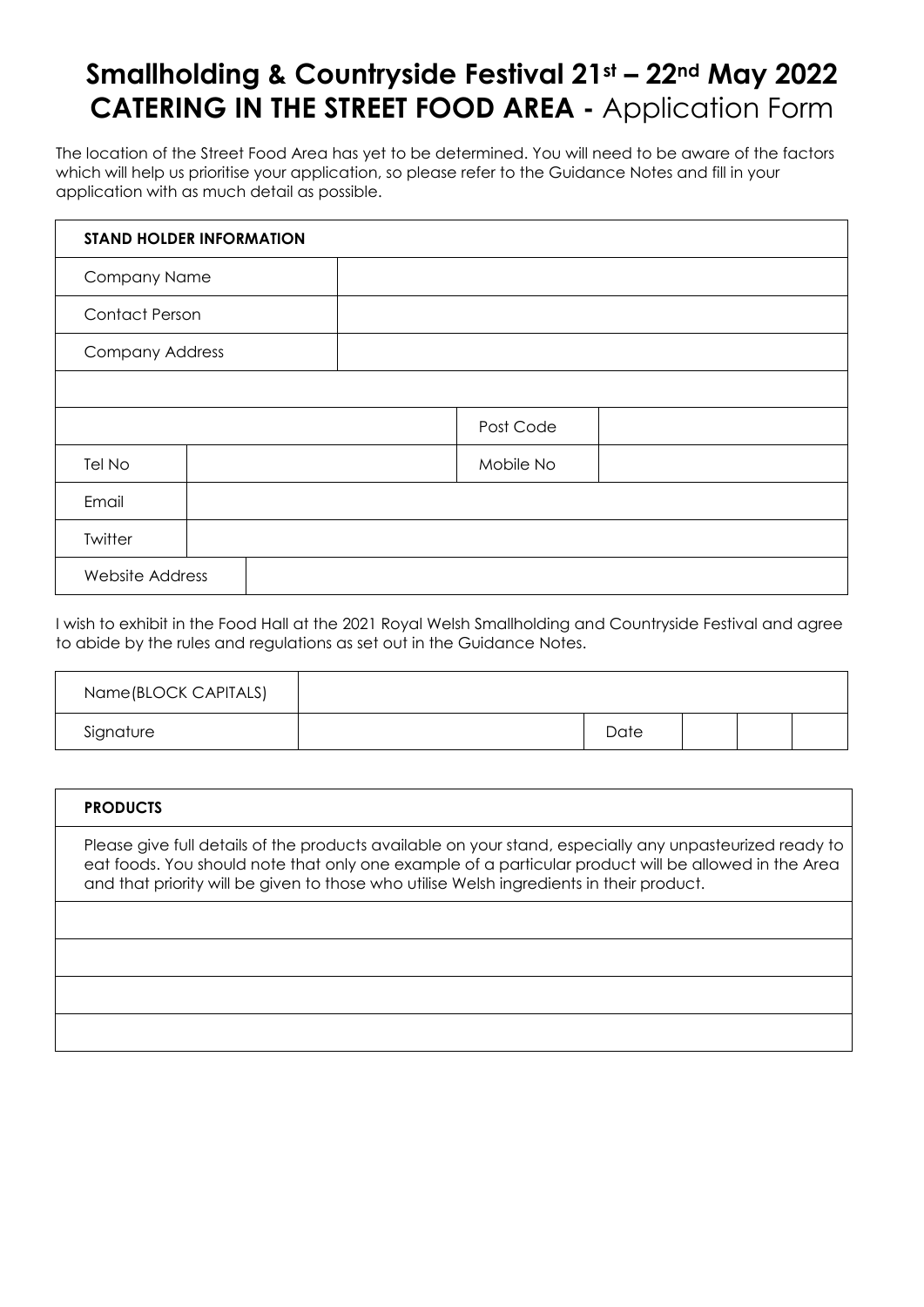| Public Liability Insurance: Expiry Date                                                                                                                                               |                                |
|---------------------------------------------------------------------------------------------------------------------------------------------------------------------------------------|--------------------------------|
| Exact details from Food Standards Agency website:                                                                                                                                     |                                |
| Hygiene Rating (3, 4 or 5):<br><b>Business Name:</b>                                                                                                                                  |                                |
| Address:                                                                                                                                                                              |                                |
| <b>Business Type:</b>                                                                                                                                                                 |                                |
| Date of inspected:                                                                                                                                                                    |                                |
| Personal Alcohol License (where appropriate)                                                                                                                                          |                                |
| Type of HACCP for this event e.g. SFBB, Safe Catering, Cook Safe, etc:                                                                                                                |                                |
| Evidence that you have complied with the last inspection report by the Society's EHO (if applicable)<br>and your own local EHO's inspection report.                                   |                                |
| <b>STAND REQUIREMENTS</b> (Please indicate below) You need to be aware that<br>you should bring your own stand whether this is a static construction or                               | No. Required                   |
| vehicular. Space will be allocated as appropriate.                                                                                                                                    |                                |
| Catering Stand area required in sqm charged at £20.00 per sqm                                                                                                                         | $x \underline{\hspace{2cm}}$ m |
| Please provide details below full details of your nature/construction of your stand. Also please<br>attach photographs with your application.                                         |                                |
|                                                                                                                                                                                       |                                |
|                                                                                                                                                                                       |                                |
| Catering Concession Fee. This is a standard charge of £350 per exhibitor to<br>reflect the cost incurred by other catering outlets at this event and create a<br>level playing field. |                                |
|                                                                                                                                                                                       |                                |
| <b>ADDITIONAL REQUIREMENTS (Please indicate below)</b>                                                                                                                                | No. Required                   |
|                                                                                                                                                                                       |                                |

Access to Electric Power – Up to 3KW - £60.00

Please provide a detailed list of electrical equipment:

Electric – External Hook Up for Refrigeration - £50.00 per vehicle

Furniture – Trestle Table - £6.00 per table

Furniture – Chair - £3.00 per chair

Tickets/Passes – Additional Festival Single Day Pass - £8.50 *(Tickets included within Stand Cost – 3 tickets per day.)*